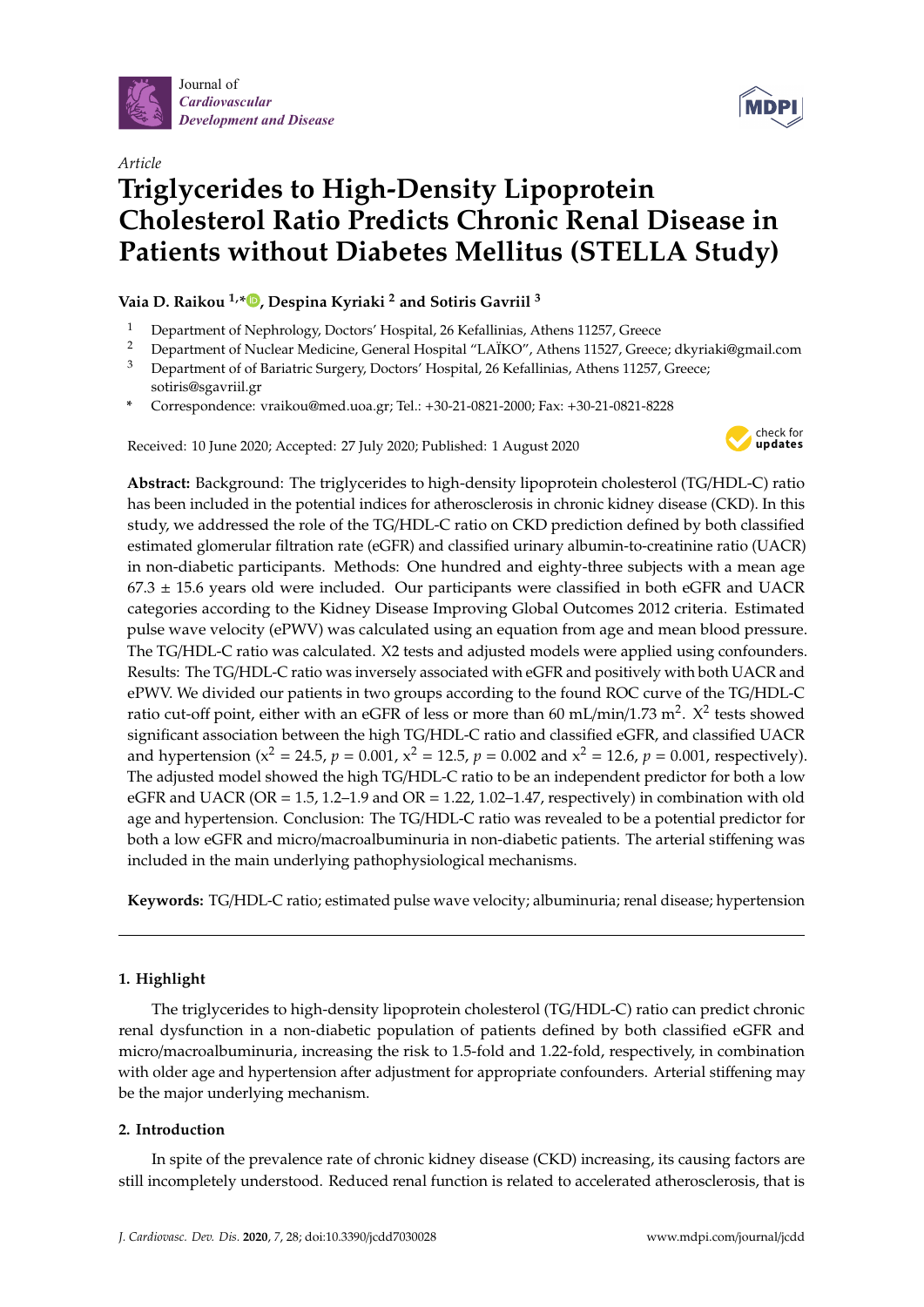connected to abnormalities in the metabolism of lipids [\[1,](#page-9-0)[2\]](#page-9-1). The dyslipidemia in CKD is commonly characterized by the presence of high triglycerides (TG) and low high-density lipoprotein cholesterol  $(HDL-C)$  [\[3\]](#page-9-2).

Serum lipids including elevated total cholesterol, low-density lipoprotein (LDL) and TG or diminished high-density lipoprotein (HDL) have been considered as significant risk factors for CKD [\[4–](#page-9-3)[6\]](#page-9-4). Changes in the structure and protective features of HDL particles may also occur in CKD including anti-inflammatory and antithrombotic functionalities [\[7\]](#page-9-5). Several retrospective and prospective studies have shown that higher apolipoprotein B, which is the main protein of LDL particles and lower apolipoprotein A1, which is the major protein component of HDL, were associated with CKD [\[8,](#page-9-6)[9\]](#page-9-7). Another study reported that a higher apolipoproteinB/A1 ratio rather than apolipoprotein B itself was significantly associated with lower estimated glomerular filtration rate (eGFR) [\[10\]](#page-9-8). However, no clear superiority of apolipoproteins over traditional lipid measurements in their correlations with CKD has been advocated [\[10\]](#page-9-8). Moreover, it has been shown that plasma lipids and apolipoproteins including LDL-cholesterol (LDL-C), triglycerides and apolipoprotein B were associated with elevated urinary albumin excretion [\[11\]](#page-10-0). In contrast, a large cohort of patients showed that serum lipids and apolipoproteins were not independently associated with progression of kidney disease [\[12\]](#page-10-1). Furthermore, the relationship between dyslipidemia and progression of renal disease is not consistent in studies using diabetic and non-diabetic subjects [\[13,](#page-10-2)[14\]](#page-10-3). Therefore, the role of dyslipidemia as a predictor of renal dysfunction is still unclear.

The TG to HDL-C (TG/HDL-C) ratio has been already included in the potential indices for an increased risk of atherosclerotic vascular events in CKD [\[15\]](#page-10-4), although a few studies considered its role on the chronic renal disease until now.

In this study, we addressed the importance of the TG/HDL-C ratio for the prediction of chronic renal disease defined by both classified eGFR and classified urinary albumin-to-creatinine ratio (UACR) in non-diabetic participants.

#### **3. Materials and Methods**

#### *3.1. Subjects*

This is a single-center cross-sectional study, which was conducted in Doctors' Hospital and it was approved by the Hospital Institutional Review Board. A total of one hundred and eighty-three subjects were included. We collected participants from the Department of Nephrology outpatient clinic of our hospital and they or their legal guardian provided informed oral consent prior to study enrolment.

We studied ninety-seven males and eighty-six females with a mean age of  $67.3 \pm 15.6$  years old after the exclusion of uncooperative patients and those who were younger than eighteen years of age. We did not enclose in the study patients with diabetes mellitus. We also enrolled only non-drinker subjects. Non-drinkers were considered the participants who did not declare any alcohol consumption during the past month. Such a declaration was confirmed by biochemical measurement of transaminases, including alanine aminotransferase (ALT) and aspartate aminotransferase (AST), before the enrollment in the study.

Demographic data regarding age, gender, and lifestyle characteristics including smoking were collected using a questionnaire. Thirty-three of the participants were current smokers ( $n = 33$ , a ratio equal to 18%).

Detailed individual medical histories and the current pharmaceutical therapy were obtained from the participants. A total of one hundred and thirty-seven participants were hypertensive (*n* = 137, a ratio equal to 74.9%). Every one of the hypertensives was receiving the same anti-hypertensive medications including beta-blockers, calcium channel blockers, and inhibitors of angiotensin II AT1 receptors. Everybody of the enclosed patients was taking the same hypolipidemic medications.

Our staff recorded anthropometric measurements including body weight (to the nearest 0.1 kg) and height (to the nearest 0.1 cm) using an anthropometer (Seca, Hamburg, Germany). BMI was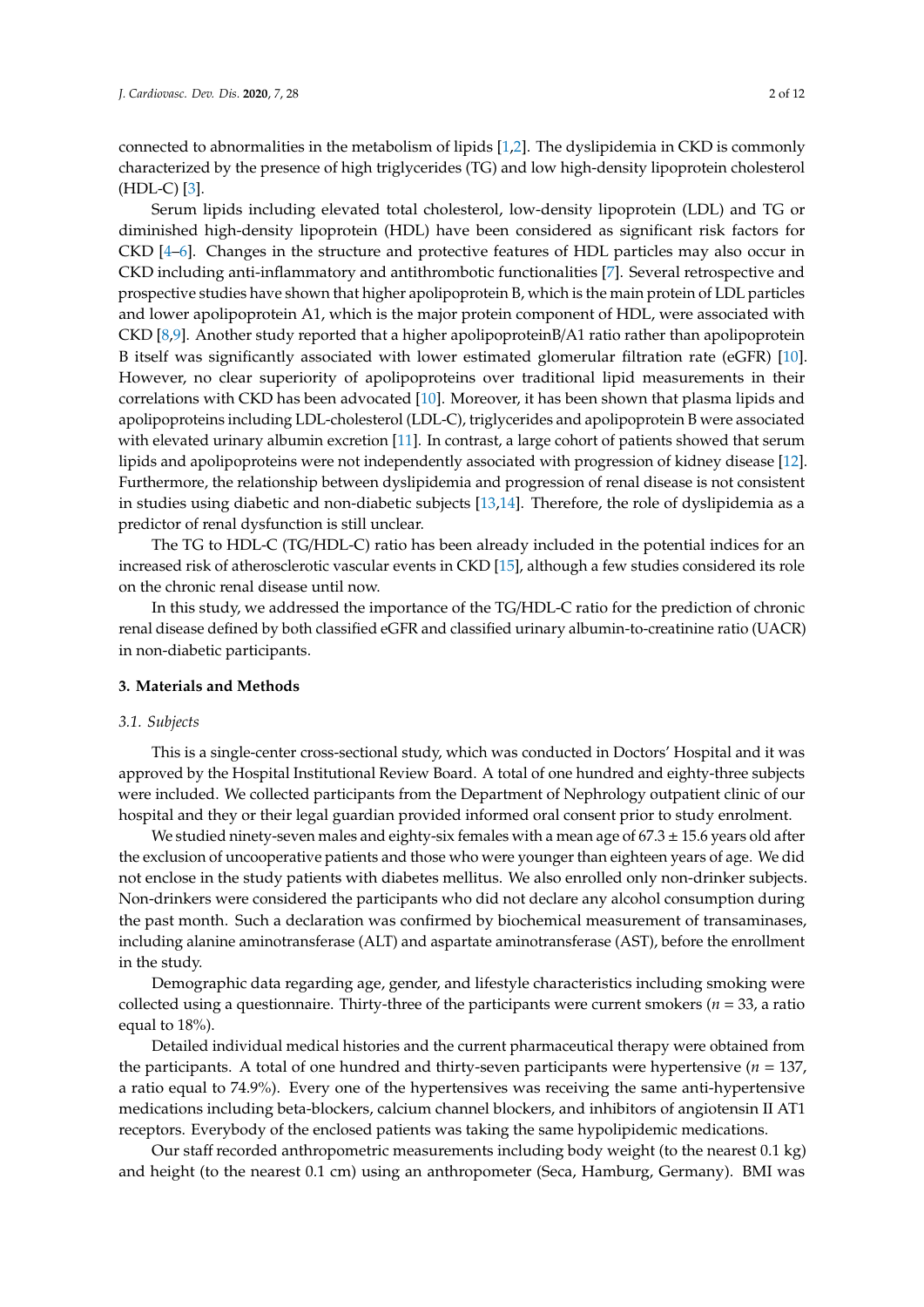calculated by dividing the body weight in kilograms by the square of the height in meters (kg/m<sup>2</sup>) and categorized based on the WHO classification [\[16\]](#page-10-5). Our trained staff also recorded the measurements of waist circumference (WC), which were made approximately at the midpoint between the top of the iliac crest and the lower margin of the last palpable rib at the end of a normal expiration according to the WHO guidelines [\[17\]](#page-10-6).

#### *3.2. Biochemical Measurements*

Overnight fasting plasma creatinine (normal range 0.5–1.2 mg/dL), TG (normal range 40–150 mg/dL), LDL-C (normal range < 160 mg/dL) and HDL-C (normal range 35–80 mg/dL) were recorded from the patient files using the latest results. The spectrophotometric technique by the Chemistry Analyzer (MINDRAY BS-200, Diamond Diagnostics, Holliston, MA, USA) was used for biochemical measurements. The TG/HDL-C ratio was calculated. Urinary albumin and creatinine concentrations were measured by the Chemistry Analyzer using spot urine samples from the first morning void.

#### *3.3. Definitions*

Hypertensives were defined as the subjects who had a mean systolic blood pressure  $(SBP) \ge 130$  mmHg and/or diastolic blood pressure (DBP)  $\ge 85$  mmHg and/or those of the participants who were taking antihypertensive therapy due to pre-existing individual history of hypertension according to IDF criteria for metabolic syndrome definition [\[18\]](#page-10-7). We requested the measurement of blood pressure at home using an automatic sphygmomanometer Omron M4-I (Omron Co. Ltd., Kyoto, Japan). Every participant doubly measured the blood pressure two times per day, in the morning after rising and in the evening in a fasting, calming and resting state, and they recorded two means per day. Their average was used for statistical analysis. We also used a 24-h ambulatory blood pressure monitor with the Mobil-O-Graph device for verification of measurements. When the mean blood pressure values significantly differed from the home-recorded values, the means of 24-h monitoring were used for statistical analysis rather than the means by home measurements. Peripheral mean blood pressure (pMBP) was calculated as: pMBP = DBP + 0.4 (SBP–DBP). Pulse pressure (PP) was calculated as the difference between SBP and DBP. We also calculated ePWV using the equation described in the study by Greve et al. [\[19\]](#page-10-8) that was derived by the Reference Values for Arterial Stiffness' Collaboration [\[20\]](#page-10-9). ePWV was calculated from age and MBP: ePWV =  $9.587 - 0.402 \times age + 4.560 \times 10^{-3} \times age^2 - 2.621 \times 10^{-5} \times age^2 \times$ MBP + 3.176  $\times$  10<sup>-3</sup>  $\times$  age  $\times$  MBP – 1.832  $\times$  10<sup>-2</sup>  $\times$  MBP.

The presence of CKD was defined according to KDIGO 2012 criteria for a duration time more than 3 months [\[21\]](#page-10-10). The eGFR was calculated using the CKD Epidemiology Collaboration equation and classified in 5 categories (1 to 5) according to KDIGO 2012 criteria. We also classified our participants in stages based on albuminuria, which was defined as urinary albumin-to-creatinine ratio (ACR)  $\geq$  30 mg/gr according to KDIGO 2012 [\[21\]](#page-10-10). Since UACR correlates well with 24-h urinary albumin excretion, UACR calculation by using a spot urine sample is considered an acceptable calculation [\[22\]](#page-10-11). The primary renal disease included hypertensive nephrosclerosis, interstitial nephritis, polycystic nephropathy, and other/unknown.

Central or visceral obesity was determined by a WC  $\geq$  94 cm in men and  $\geq$ 80 cm in women using the International Diabetes Federation criteria for diagnosis of metabolic syndrome [\[18\]](#page-10-7).

#### **4. Data Analysis**

Data were presented as absolute numbers and frequencies for binary and categorical variables. Data were expressed as mean  $\pm$  standard deviation or as a median value (interquartile range) for data that showed skewed distribution. The differences between mean values for two groups were assessed by using unpaired *t*-test and data that showed skewed distributions were compared with the Mann–Whitney *U*-test. Bivariate correlations between variables were defined by Spearman coefficients and comparisons between categorical variables were defined by  $x^2$  tests. Statistically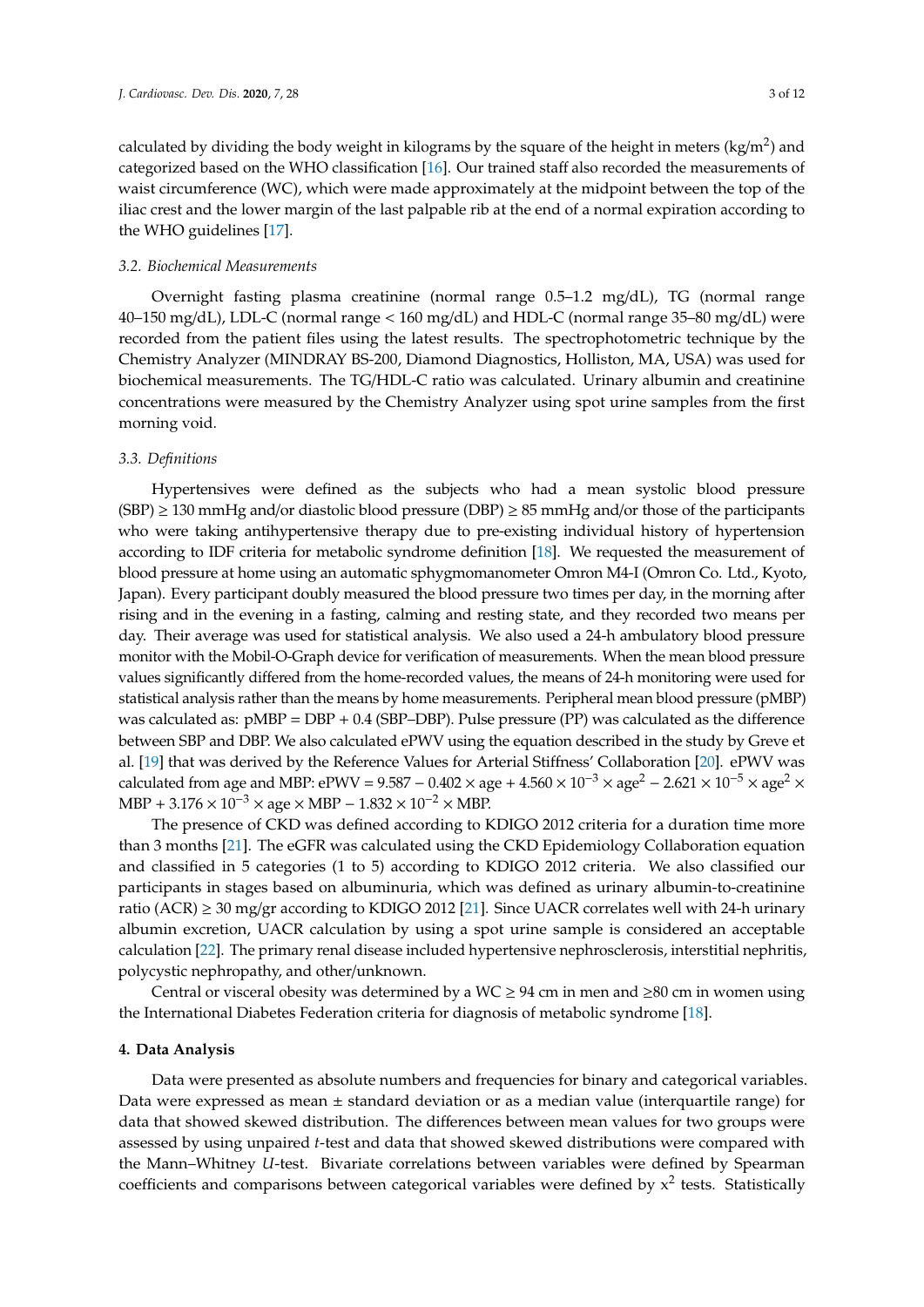significant was considered a *p*-value < 0.05. We built models using logistic regression analysis by the enter method in order to consider the potential role of the TG/HDL-C ratio on the prediction of both eGFR < 60 mL/min/1.73 m<sup>2</sup> and UACR > 30 mg/gr, adjusting to age, gender, BMI, smoking, and hypertension. Power calculation was performed at the end of the study using the Power and Precision statistical package (version 3.0, Biostat, Englewood, NJ, USA).

# **5. Results**

The characteristics of the studied population are shown in Table [1.](#page-3-0)

<span id="page-3-0"></span>

| Characteristic                                                                                                                          | Mean/Median                                         | SD/Interquartile Range |
|-----------------------------------------------------------------------------------------------------------------------------------------|-----------------------------------------------------|------------------------|
| Age (years)                                                                                                                             | 67.3                                                | 15.6                   |
| BMI $(Kg/m2)$                                                                                                                           | 28                                                  | $26 - 31$              |
| $WC$ (cm)                                                                                                                               | 101                                                 | 95-110                 |
| $LDL-C$ (mg/dL)                                                                                                                         | 113.9                                               | 26.05                  |
| TG/HDL-C                                                                                                                                | 3.37                                                | 1.9                    |
| SBP (mmHg)                                                                                                                              | 146                                                 | 130-155                |
| DBP (mmHg)                                                                                                                              | 80                                                  | $75 - 90$              |
| MBP (mmHg)                                                                                                                              | 107.6                                               | 99.2-112               |
| $e$ PWV $(m/s)$                                                                                                                         | 11.77                                               | 2.7                    |
| $PP$ (mmHg)                                                                                                                             | 63.14                                               | 16.03                  |
| UACR (mg/gr)                                                                                                                            | 28.7                                                | $11.2 - 125$           |
| eGFR (ml/min/1.73 m <sup>2</sup> )                                                                                                      | 52.2                                                | 22.4                   |
| Category Variables                                                                                                                      | $n\left(\%\right)$                                  |                        |
| Gender (males/females)                                                                                                                  | 97 (53%)/86 (47%)                                   |                        |
| Hypertension (yes/no)                                                                                                                   | 137 (74.9%)/46 (25.1%)                              |                        |
| Smoking (yes/no)                                                                                                                        | 33 (18%)/150 (82%)                                  |                        |
| Anti-hypertensive medications (yes/no)<br>- beta-blockers<br>- calcium channel blockers<br>- inhibitors of angiotensin II AT1 receptors | 137 (74.9%)/46 (25.1%)                              |                        |
| Primary renal disease<br>- hypertensive nephrosclerosis<br>- interstitial nephritis<br>- polycystic nephropathy<br>- other/unknown      | 115 (62.8%)<br>31 (16.9%)<br>$4(2.2\%)$<br>33 (18%) |                        |

**Table 1.** Characteristics in the entire cohort ( $n = 183$ ).

BMI: body mass index; WC: waist circumference; LDL-C: low-density lipoprotein cholesterol; TG/HDL-C: triglycerides to high-density lipoprotein cholesterol; SBP: systolic blood pressure; DBP: diastolic blood pressure; MBP; mean blood pressure; ePWV: estimated pulse wave velocity; PP: pulse pressure; UACR: urinary albumin-to-creatinine ratio; eGFR: estimated glomerular filtration rate.

#### *5.1. Correlations*

Bivariate correlations between the TG/HDL-C ratio and variables are depicted in Table [2.](#page-4-0) We observed a significantly positive correlation of the TG/HDL-C ratio with BMI, WC, LDL-C, blood pressure, ePWV, and UACR, although the correlation with eGFR was found to be significantly opposite.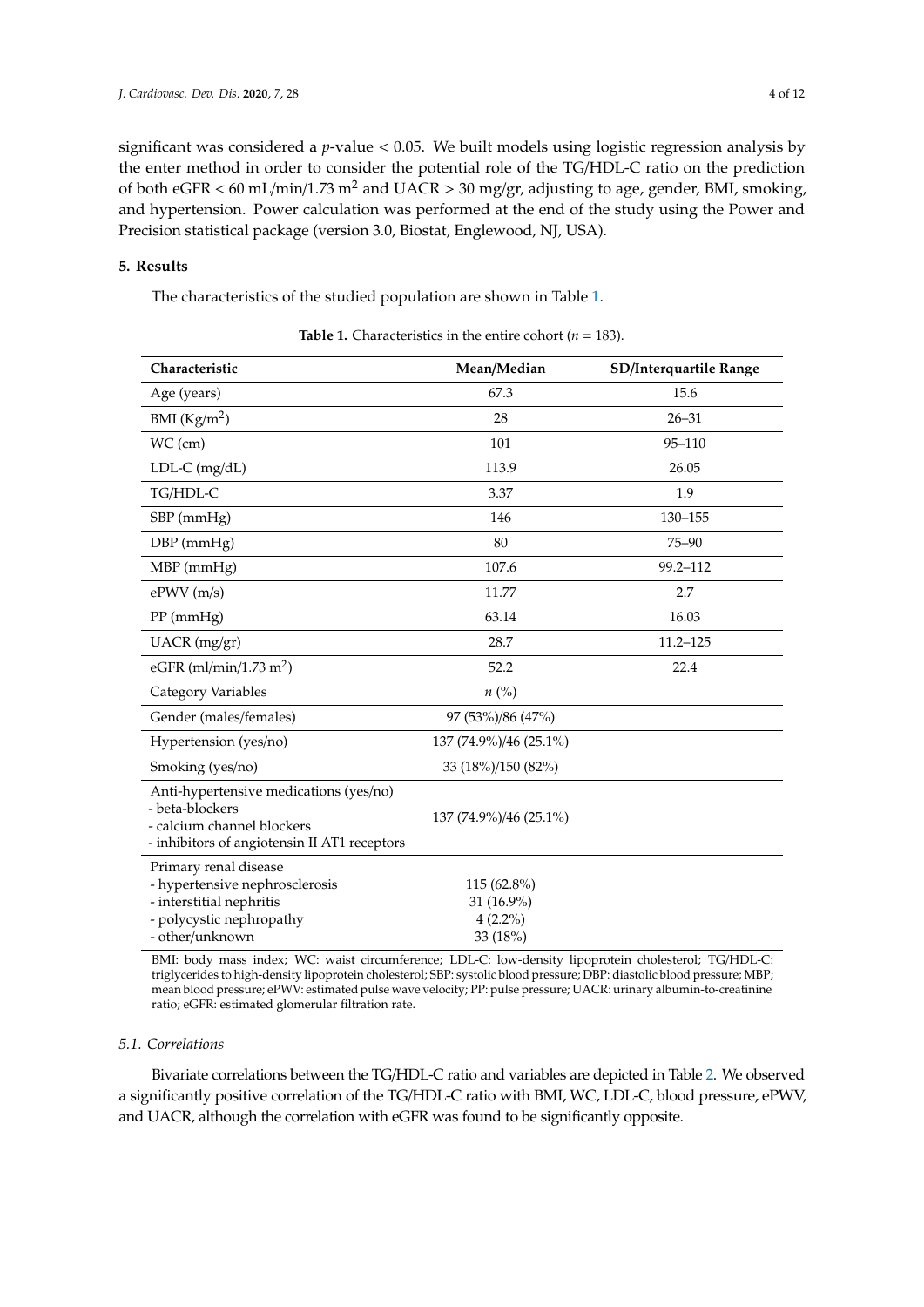| <b>Variables</b>                   | TG/HDL-C |                |
|------------------------------------|----------|----------------|
|                                    | r        | <i>p</i> Value |
| Age (years)                        | 0.116    | 0.1            |
| BMI $(Kg/m2)$                      | 0.344    | 0.001          |
| $WC$ (cm)                          | 0.302    | 0.001          |
| $LDL-C$ (mg/dL)                    | 0.306    | 0.001          |
| $SBP$ (mm $Hg$ )                   | 0.311    | 0.001          |
| $DBP$ (mm $Hg$ )                   | 0.145    | 0.05           |
| $MBP$ (mmHg)                       | 0.325    | 0.001          |
| $e$ PWV $(m/s)$                    | 0.177    | 0.01           |
| $PP$ (mmHg)                        | 0.245    | 0.001          |
| eGFR (ml/min/1.73 m <sup>2</sup> ) | $-0.336$ | 0.001          |
| UACR (mg/gr)                       | 0.280    | 0.001          |

<span id="page-4-0"></span>**Table 2.** Correlation of TG/HDL-C ratio with different studied variables in our data ( $n = 183$ ).

*r*: Spearman correlation coefficient; TG/HDL-C: triglycerides to high-density lipoprotein cholesterol; BMI: body mass index; WC: waist circumference; LDL-C: low-density lipoprotein cholesterol; SBP: systolic blood pressure; DBP: diastolic blood pressure; MBP; mean blood pressure; ePWV: estimated pulse wave velocity; PP: pulse pressure; eGFR: estimated glomerular filtration rate; UACR: urinary albumin-to-creatinine ratio; *p* value < 0.05 is significant.

# *5.2. Comparisons*

We divided our patients in two groups according to the TG/HDL-C ratio cut-off point, either with an eGFR value of less or more than 60 mL/min/1.73 m<sup>2</sup>, equal to 3.41 (greater,  $n = 81$  or lower,  $n = 102$ than 3.41). Characteristics and differences between the two groups of patients are listed in Table [3.](#page-4-1)

<span id="page-4-1"></span>**Table 3.** The differences between groups of patients according to the TG/HDL-C ratio cut-off point, either with an eGFR of less or more than 60 mL/min/1.73 m<sup>2</sup>, equal to 3.41.

| Characteristic                     | Patients with<br>$TG/HDL-C > 3.41$<br>$(n = 81)$ Mean $\pm$ SD | Patients with<br>$TG/HDL-C < 3.41$<br>$(n = 102)$ Mean $\pm$ SD | p Value |
|------------------------------------|----------------------------------------------------------------|-----------------------------------------------------------------|---------|
| Age (years)                        | $70.1 \pm 14.8*$                                               | $65.1 \pm 15.9$                                                 | 0.03    |
| BMI (Kg/m <sup>2</sup> )           | Mean Rank = $108.8*$                                           | 78.7                                                            | 0.001   |
| $WC$ (cm)                          | Mean Rank = $105.8*$                                           | 81.01                                                           | 0.002   |
| $LDL-C$ (mg/dL)                    | $119.7 \pm 19.2$ *                                             | $109.3 \pm 29.7$                                                | 0.005   |
| TG/HDL-C                           | $4.9 \pm 1.7$ *                                                | $2.1 \pm 0.7$                                                   | 0.001   |
| $SBP$ (mmHg)                       | Mean Rank = $107.8*$                                           | 79.4                                                            | 0.001   |
| $DBP$ (mmHg)                       | Mean Rank $= 97.07$                                            | 87.9                                                            | 0.2     |
| $MBP$ (mmHg)                       | Mean Rank = $107.1*$                                           | 80.0                                                            | 0.001   |
| $e$ PWV $(m/s)$                    | $12.3 \pm 2.6$ *                                               | $11.3 \pm 2.7$                                                  | 0.006   |
| $PP$ (mmHg)                        | $67.02 \pm 14.3$ *                                             | $60.06 \pm 16.7$                                                | 0.003   |
| $UACR$ (mg/gr)                     | Mean Rank = $107.2$ *                                          | 80.1                                                            | 0.001   |
| eGFR (ml/min/1.73 m <sup>2</sup> ) | $43.9 \pm 20.0$ *                                              | $58.8 \pm 22.1$                                                 | 0.001   |
| Category variables                 | $n\left(\%\right)$                                             | $n\ (\%)$                                                       |         |
| Hypertension (yes/no)              | 71 (51.8%)/10 (21.7%) *                                        | 66 (48.2%)/36 (78.3%)                                           | 0.001   |
| Smoking (yes/no)                   | 17 (21%)/64 (79%) *                                            | 16 (15.7%)/86 (84.3%)                                           | 0.2     |

TG/HDL-C: triglycerides to high-density lipoprotein cholesterol; BMI: body mass index; WC: waist circumference; LDL-C: low-density lipoprotein cholesterol; SBP: systolic blood pressure; DBP: diastolic blood pressure; MBP; mean blood pressure; ePWV: estimated pulse wave velocity; PP: pulse pressure; eGFR: estimated glomerular filtration rate; UACR: urinary albumin-to-creatinine ratio;  $*$ :  $p < 0.05$ .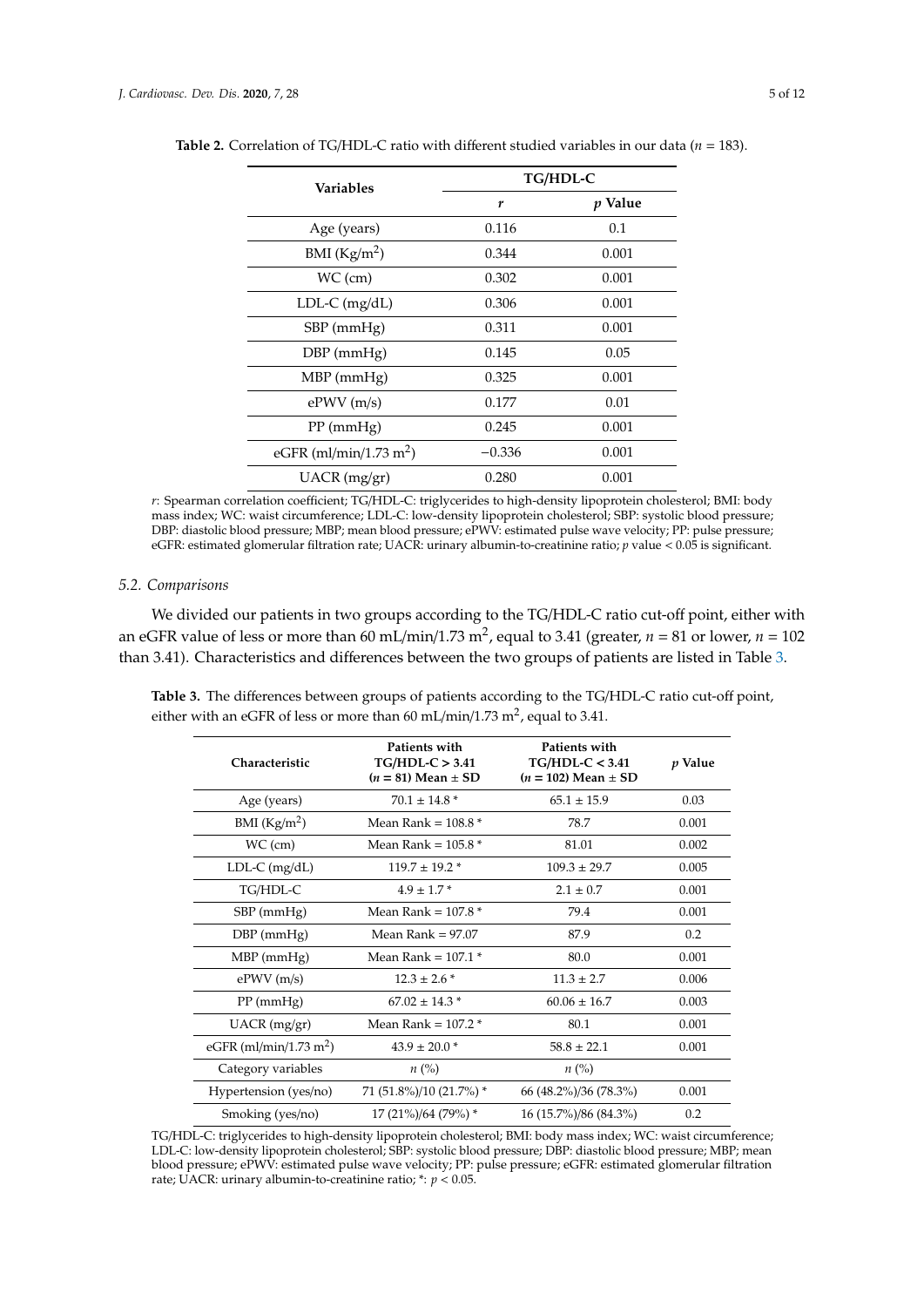The comparison between the high and low TG/HDL-C ratio showed the following: age mean  $\pm$  SD  $70.1 \pm 14.8$  vs.  $65.1 \pm 15.9$  ( $p = 0.03$ ), LDL-C 1 mean  $\pm$  SD 19.7  $\pm$  19.2 vs. 109.3  $\pm$  29.7 ( $p = 0.005$ ), TG mean rank 136.7 vs. 54.8 ( $p = 0.001$ ), HDL-C mean rank 49.9 vs. 125.4 ( $p = 0.001$ ), BMI mean rank 108.8 vs. 78.6 ( $p = 0.001$ ), WC mean rank 105.8 vs. 81.01 ( $p = 0.002$ ), ePWV mean  $\pm$  SD 12.4  $\pm$  2.6 vs.  $11.3 \pm 2.7$  ( $p = 0.006$ ), SBP mean rank 107.8 vs. 79.4 ( $p = 0.001$ ), pMBP mean rank 107.1 vs. 80.0  $(p = 0.001)$ , and PP mean  $\pm$  SD 67.02  $\pm$  14.3 vs. 60.06  $\pm$  16.7 ( $p = 0.003$ ). The comparison between the high and low TG/HDL-C ratio regarding both eGFR and UACR is depicted in Figure [1](#page-5-0) (mean ± SD  $43.9 \pm 20$  vs.  $58.8 \pm 22.1$  ( $p = 0.001$ ) and mean rank 107.1 vs.  $80.0$  ( $p = 0.001$ ), respectively).

<span id="page-5-0"></span>20 vs. 58.8 ± 22.1 (*p* = 0.001) and mean rank 107.1 vs. 80.0 (*p* = 0.001), respectively).



 ${\rm (mean \pm SD \,43.9 \pm 20 \, vs. \, 58.8 \pm 22.1 \, (}p = 0.001{\rm )}$  and mean rank 107.1 vs. 80.0 (*p* = 0.001), respectively. **Figure 1.** The comparison between the high and low TG/HDL-C ratio regarding both eGFR and UACR

# (mean ± SD 43.9 ± 20 vs. 58.8 ± 22.1 (*p* = 0.001) and mean rank 107.1 vs. 80.0 (*p* = 0.001), respectively). *5.3. Categorical Associations*

X<sup>2</sup> tests showed a significant association between a high TG/HDL-C ratio and classified eGFR,  $x^2 = 12.6$ ,  $p = 0.001$ , respectively). The relationship between TG/HDL-C ratio and both gender and and comparison (x2 = 0.001,  $\frac{1}{2}$  = 0.000 x = 0.000 x = 0.000 x = 0.000 x = 0.000 x = 0.000 x = 0.000 x = 0.000 x = 0.000 x = 0.000 x = 0.000 x = 0.000 x = 0.000 x = 0.000 x = 0.000 x = 0.000 x = 0.000 x = 0.000 x = 0. and classified UACR and hypertension ( $x^2 = 24.5$ ,  $p = 0.001$ , Figure [2,](#page-6-0)  $x^2 = 12.5$ ,  $p = 0.002$ , Figure [3](#page-6-1) and

 $\overline{C}$  = 0.0001, *p*  $\overline{C}$  relationship between TG/HDL-C ratio and both generationship between TG/HDL-C ratio and both generationship between TG/HDL-C ratio and both generationship between TG/HDL-C ratio and both gene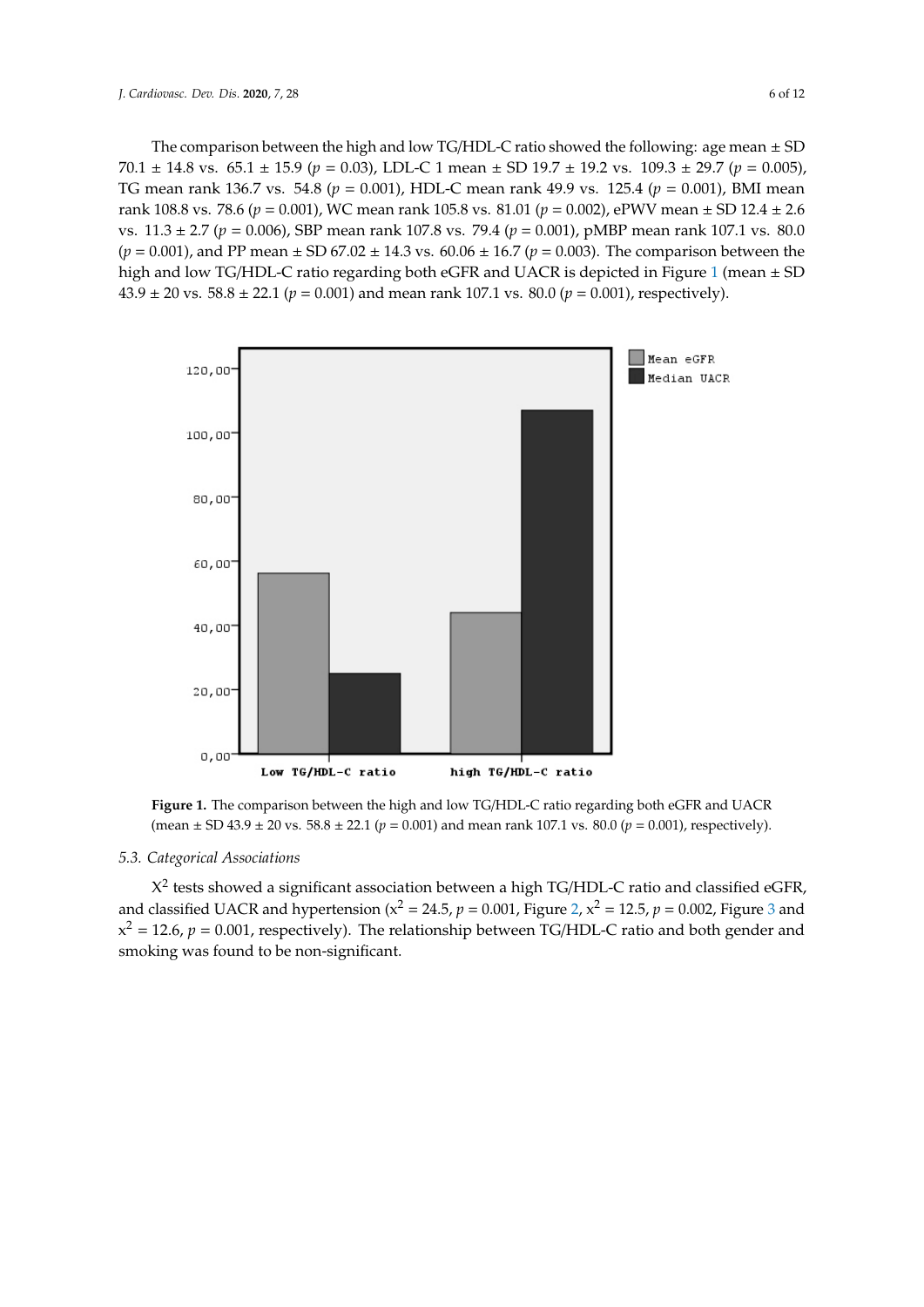<span id="page-6-0"></span>

<span id="page-6-1"></span>Figure 2. The association between TG/HDL-C ratio greater or lower than the cut-off point related to an eGFR of less than 60 mL/min/1.73 m<sup>2</sup> and classified eGFR ( $x^2 = 24.5$ ,  $p = 0.001$ ).



**Bar Chart** 

Figure 3. The association between TG/HDL-C ratio greater or lower than the cut-off point related to an eGFR of less than 60 mL/min/1.73 m<sup>2</sup> and classified urinary albumin excretion ( $x^2 = 12.5$ ,  $p = 0.002$ ).

Bar Chart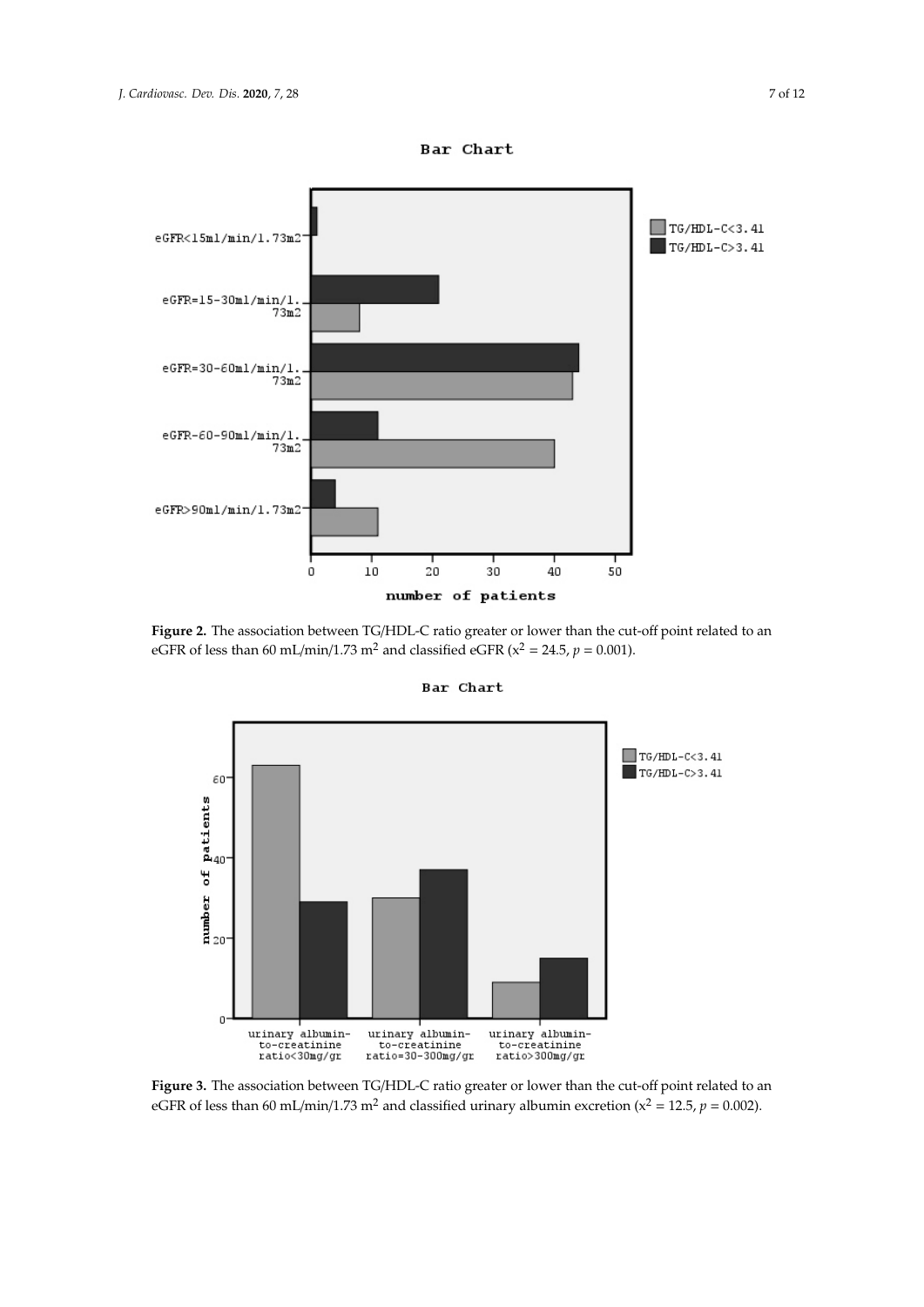## *5.4. Adjusted Models*

The built model using logistic regression analysis showed the high TG/HDL-C ratio to be a significant independent predictor, increasing the risk to 1.5-fold (OR = 1.5, 1.2–1.9) for a low eGFR in combination with old age ( $OR = 1.07$ , 1.04–1.11) and hypertension ( $OR = 3.08$ , 1.2–7.7) after adjustment to covariates including gender, BMI, and smoking (Table [4\)](#page-7-0). We also observed the high TG/HDL-C ratio to be a potential risk factor for UACR combined with old age ( $OR = 1.22$ , 1.02–1.47 and  $OR = 1.03$ , 1.01–1.06, respectively) adjusting to the same covariates (Table [5\)](#page-7-1). The power calculation of the above logistic analyses showed that our sample size of 183 patients provides a power of 90% at a two-tailed  $\alpha$  = 0.05 to detect a significant association between these variables.

<span id="page-7-0"></span>

| Variables in Model     | <i>p</i> -Value | <b>Odds Ratio</b> | Confidence Interval |
|------------------------|-----------------|-------------------|---------------------|
| Age (years)            | 0.001           | 1.07              | $1.04 - 1.11$       |
| Gender (males/females) | 0.09            | 0.5               | $0.2 - 1.1$         |
| BMI $(Kg/m2)$          | 0.7             | 1.01              | $0.9 - 1.09$        |
| Hypertension (yes/no)  | 0.01            | 3.08              | $1.2 - 7.7$         |
| Smoking (yes/no)       | 0.2             | 0.6               | $0.2 - 1.5$         |
| TG/HDL-C               | 0.001           | 1.5               | $1.2 - 1.9$         |

Table 4. Logistic regression analysis for the prediction of eGFR < 60 mL/min/1.73 m<sup>2</sup>.

<span id="page-7-1"></span>eGFR: estimated glomerular filtration rate; BMI: body mass index; TG/HDL-C: triglycerides to high-density lipoprotein cholesterol.

| Variables in Model     | <i>p</i> -Value | <b>Odds Ratio</b> | Confidence Interval |
|------------------------|-----------------|-------------------|---------------------|
| Age (years)            | 0.002           | 1.03              | $1.01 - 1.06$       |
| Gender (males/females) | 0.4             | 0.7               | $0.4 - 1.5$         |
| BMI $(Kg/m2)$          | 0.9             | 1.002             | $0.9 - 1.08$        |
| Hypertension (yes/no)  | 0.08            | 2.1               | $0.9 - 4.9$         |
| Smoking (yes/no)       | 0.9             | 1.04              | $0.5 - 2.4$         |
| TG/HDL-C               | 0.03            | 1.22              | 1.02–1.47           |

**Table 5.** Logistic regression analysis for the prediction of UACR > 30 mg/gr.

UACR: urinary albumin-to-creatinine ratio; BMI: body mass index; TG/HDL-C: triglycerides to high-density lipoprotein cholesterol.

# **6. Discussion**

In this study, for the first time to our knowledge, we showed that a high TG/HDL-C ratio can predict chronic renal dysfunction in non-diabetic patients defined by both classified eGFR and micro/macroalbuminuria, increasing the risk to 1.5-fold and 1.22-folds, respectively, in combination with older age and hypertension after adjustment for appropriate confounders. We observed that in the group of patients with a high TG/HDL-C ratio, most patients were in the third and fourth eGFR stage, although in the low TG/HDL-C ratio group of patients, most patients were in the first, second, and third eGFR stage and none were in the fifth eGFR stage, as it is depicted in Figure [1.](#page-5-0) Similarly, most patients with a low TG/HDL-C ratio had neither micro- or macroalbuminuria, as it is depicted in Figure [2.](#page-6-0) Moreover, in our data, the group of patients with a higher TG/HDL-C ratio were older and they had significantly higher LDL-C, BMI, central obesity, blood pressure, arterial stiffness, and albuminuria, although they had significantly lower eGFR than the group of patients with a lower TG/HDL-C ratio. Moreover, the bivariate correlations between TG/HDL-C ratio and the above variables were found to be statistically significant.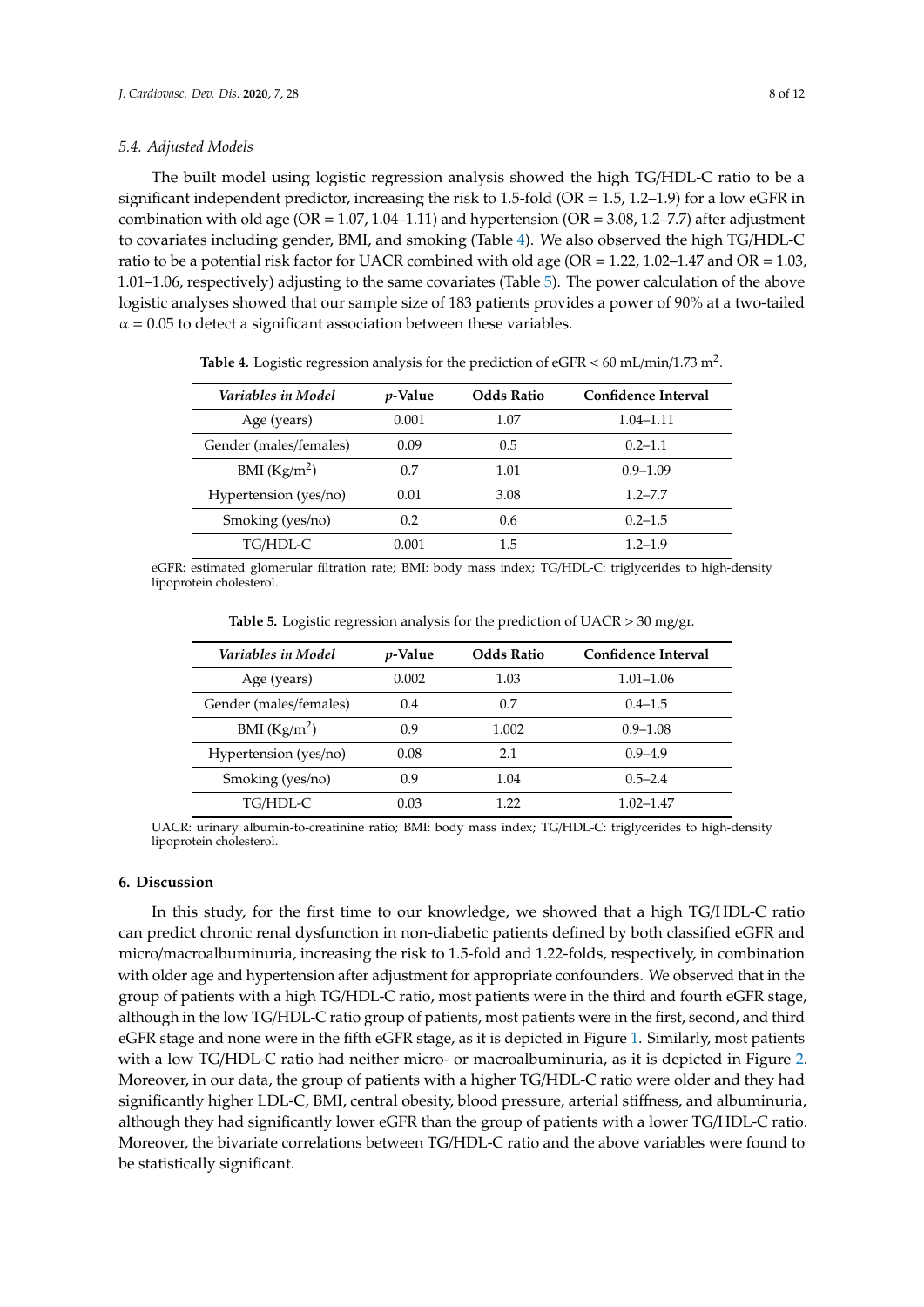In some agreement with our findings, one previous retrospective study reported a relationship of TG/HDL-C ratio with development of CKD with a hazard ratio equal to 1.22 (1.12–1.32) considering only an eGFR  $<$  60 mL/min/1.73 m<sup>2</sup>, as the unique index of CKD, during a mean follow-up of  $56.5 \pm 14.3$  months in apparently healthy subjects [\[6\]](#page-9-4). It has been also reported that high TG and low HDL-C predict an increased risk of renal dysfunction considering serum creatinine as an index of renal function [\[4\]](#page-9-3). On the other hand, it has been previously shown that increased urinary albumin excretion was significantly associated with lipids disorders including TG adjusting for sex and age with minor changes being observed between micro- and macroalbuminuria [\[11\]](#page-10-0). In discrepancy, another previous study did not reveal any significant association between lipids/lipoproteins abnormalities and progression of kidney disease [\[12\]](#page-10-1).

Atherosclerosis of the small and medium-sized vessels is a potential predictor for decline of renal function with progressive age [\[23](#page-10-12)[,24\]](#page-10-13). The association of lipids and lipoproteins with kidney function is partially mediated by the effects of these lipoproteins on atherogenesis [\[25\]](#page-10-14). Hypertension, diabetes mellitus, and obesity are common risk factors for atherosclerosis and influence the serum levels of lipoproteins. In this study, we excluded participants with diabetes mellitus and we tried to minimize confounding by the other two factors through adjustment in statistical analysis.

Apolipoprotein B, which is a component of LDL-C and TG, contributes to atherogenesis, although the protective role of HDL-C, which mainly includes apolipoprotein A1, on atherosclerosis has been described [\[26](#page-10-15)[,27\]](#page-10-16). In our study, we did not consider apolipoproteins B or A1 since many previous studies have reported on them and also a clear superiority of apolipoproteins over traditional lipids in their association with eGFR or CKD has not been suggested [\[10\]](#page-9-8). Recently, a TG/HDL-C ratio was comprised of the potential risk factors for atherosclerotic vascular events in CKD [\[15\]](#page-10-4). In agreement, in our study we noted a significant unadjusted association of a high TG/HDL-C ratio with manifested hypertension and the patients with a higher TG/HDL-C ratio had significantly higher blood pressure and arterial stiffening in comparison to the group of patients with a lower TG/HDL-C ratio.

Additional mechanisms beyond atherosclerosis of major vessels may be involved in the relationship of lipoproteins with renal disease. These may include direct toxic effects of lipids on glomerular cells, such as podocytes [\[28,](#page-10-17)[29\]](#page-11-0). The lower levels of the antioxidative apolipoprotein A1-enriched HDL in CKD accelerate oxidative stress, resulting in a toxic effect on glomeruli. Oxidative stress contributes in increased oxidized-apolipoprotein B-enriched LDL, local formation of foam cells, and activation of inflammation [\[5\]](#page-9-9). The lower levels of apolipoprotein A1-enriched HDL during CKD have also been combined with reduced anti-inflammatory effects [\[30\]](#page-11-1). In the meantime, changes in the anti-inflammatory and antithrombotic functionalities of HDL particles in CKD have been supported [\[7\]](#page-9-5).

On the other hand, abnormalities in the metabolism of lipoproteins, such as increased LDL production, reduced LDL clearance, and elevated TG are closely connected to urinary albumin excretion [\[31](#page-11-2)[,32\]](#page-11-3). It has been established that albuminuria is not only an early marker of renal disease, but it also is considered a marker of generalized endothelial damage caused partly by retention of apolipoprotein B-enriched lipoproteins in the arterial wall [\[33\]](#page-11-4).

Furthermore, previously it has been reported that an elevated TG/HDL-C ratio was significantly associated with increased insulin resistance in apparently healthy subjects [\[34\]](#page-11-5). Recently, it has been suggested that the serum log TG/HDL-C ratio was the most suitable predictor of CKD, and insulin resistance may be the causing mechanism in subjects without known CKD or renal impairment [\[35\]](#page-11-6). In the meantime, insulin resistance is common in CKD due to increased oxidative stress and the uremic inflammatory environment [\[36\]](#page-11-7).

According to our findings, we could suggest that arterial stiffening and hypertension in progressive age may be the major underlying mechanisms by which a high TG/HDL-C ratio can contribute and predict the decline of renal function in a non-diabetic population of patients.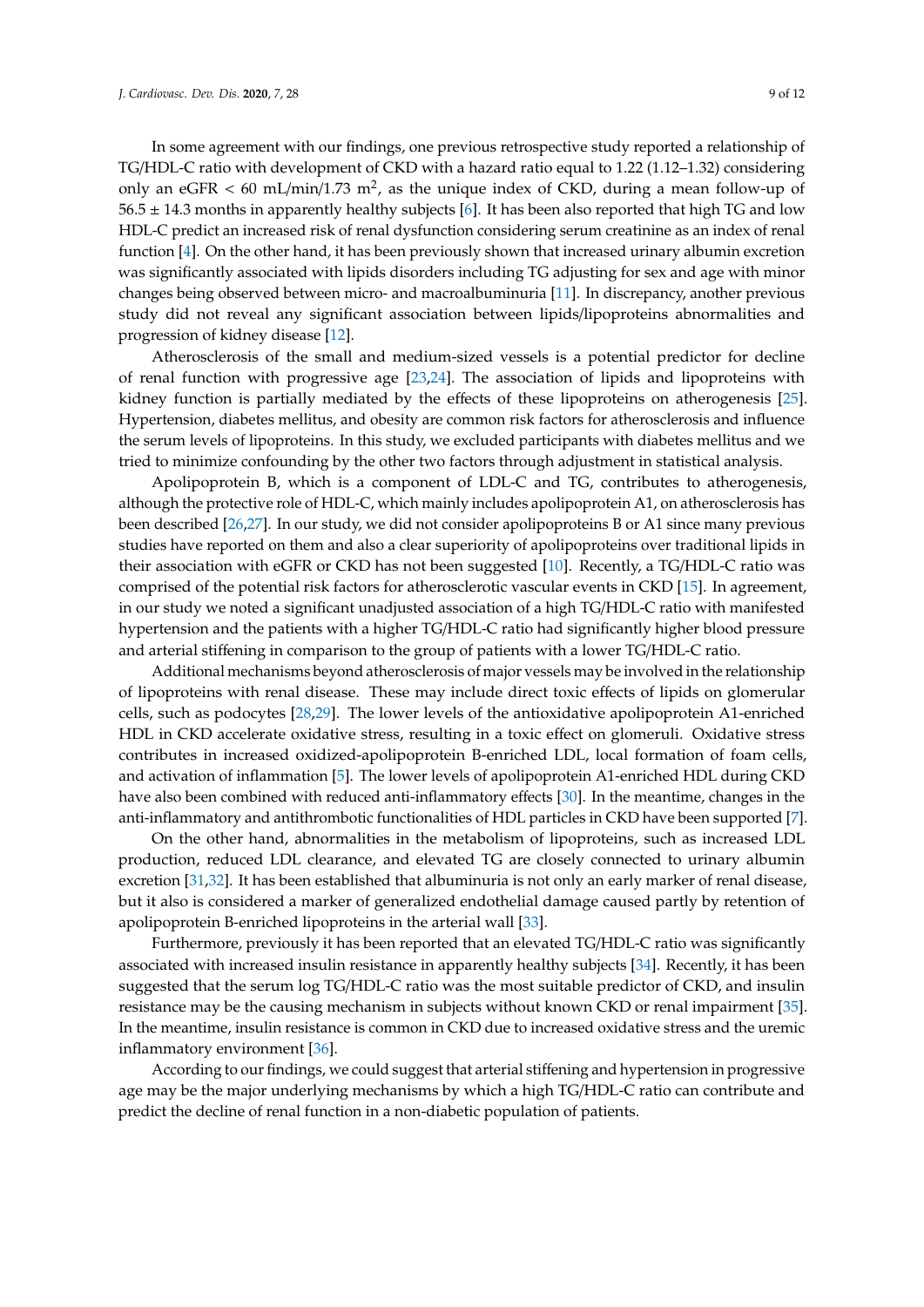## **7. Limitations**

The main limitation of this study is the cross-sectional nature in the Department of Nephrology of one single-center, which does not allow the establishment of cause–effect relationships.

## **8. Conclusions**

In this study, we showed the TG/HDL-C ratio to be a potential independent risk factor for chronic renal disease defined by both a low eGFR and micro/macroalbuminuria in non-diabetic patients. The arterial stiffening and hypertension in progressive age were found to be the main underlying pathophysiological mechanisms.

**Author Contributions:** V.D.R.: research plan, data collection, biostatistical analyses, and manuscript writing; D.K.: biochemical measurements. S.G.: research plan, data collection, and manuscript writing. All authors have read and agreed to the published version of the manuscript.

**Funding:** This research did not receive any specific grant from funding agencies in the public, commercial, or not-for-profit sectors.

**Ethical Approval:** The study was conducted in Doctors' Hospital and it was approved by the Hospital Institutional Review Board with an Institutional Review Board (IRB)/Ethics Committee approval number (A.P:7204). All procedures performed in accordance with the ethical standards of the institutional and/or national research committee and with the 1964 Helsinki declaration and its later amendments or comparable ethical standards. Informed oral consent was obtained from all individual participants included in the study.

**Informed Consent:** The patients provided oral informed consent prior to participation in the study.

**Conflicts of Interest:** The authors declare no conflict of interest.

## **References**

- <span id="page-9-0"></span>1. Reiss, A.B.; Voloshyna, I.; De Leon, J.; Miyawaki, N.; Mattana, J. Cholesterol Metabolism in CKD. *Am. J. Kidney Dis.* **2015**, *66*, 1071–1082. [\[CrossRef\]](http://dx.doi.org/10.1053/j.ajkd.2015.06.028) [\[PubMed\]](http://www.ncbi.nlm.nih.gov/pubmed/26337134)
- <span id="page-9-1"></span>2. Florens, N.; Calzada, C.; Lyasko, E.; Juillard, L.; Soulage, C.O. Modified Lipids and Lipoproteins in Chronic Kidney Disease: A New Class of Uremic Toxins. *Toxins* **2016**, *8*, 376. [\[CrossRef\]](http://dx.doi.org/10.3390/toxins8120376) [\[PubMed\]](http://www.ncbi.nlm.nih.gov/pubmed/27999257)
- <span id="page-9-2"></span>3. Keane, W.F.; Tomassini, J.E.; Neff, D.R. Lipid abnormalities in patients with chronic kidney disease: Implications for the pathophysiology of atherosclerosis. *J. Atheroscler. Thromb.* **2012**, *20*, 123–133. [\[CrossRef\]](http://dx.doi.org/10.5551/jat.12849) [\[PubMed\]](http://www.ncbi.nlm.nih.gov/pubmed/23095239)
- <span id="page-9-3"></span>4. Muntner, P.; Coresh, J.; Smith, J.C.; Eckfeldt, J.; Klag, M.J. Plasma lipids and risk of developing renal dysfunction: The Atherosclerosis Risk in Communities Study. *Kidney Int.* **2000**, *58*, 293–301. [\[CrossRef\]](http://dx.doi.org/10.1046/j.1523-1755.2000.00165.x)
- <span id="page-9-9"></span>5. Ruan, X.Z.; Varghese, Z.; Moorhead, J.F. An update on the lipid nephrotoxicity hypothesis. *Nat. Rev. Nephrol.* **2009**, *5*, 713–721. [\[CrossRef\]](http://dx.doi.org/10.1038/nrneph.2009.184)
- <span id="page-9-4"></span>6. Bae, J.C.; Han, J.M.; Kwon, S.; Jee, J.H.; Yu, T.Y.; Lee, M.K.; Kim, J.H. LDL-C/apoB and HDL-C/apoA-1 ratios predict incident chronic kidney disease in a large apparently healthy cohort. *Atherosclerosis* **2016**, *251*, 170–176. [\[CrossRef\]](http://dx.doi.org/10.1016/j.atherosclerosis.2016.06.029)
- <span id="page-9-5"></span>7. Vaziri, N.D. HDL abnormalities in nephrotic syndrome and chronic kidney disease. *Nat. Rev. Nephrol.* **2015**, *12*, 37–47. [\[CrossRef\]](http://dx.doi.org/10.1038/nrneph.2015.180)
- <span id="page-9-6"></span>8. Jenkins, A.J.; Lyons, T.J.; Zheng, D.; Otvos, J.D.; Lackland, D.T.; McGee, D.; Garvey, W.T.; Klein, R.L. The DCCT/EDIC Research Group Lipoproteins in the DCCT/EDIC cohort: Associations with diabetic nephropathy. *Kidney Int.* **2003**, *64*, 817–828. [\[CrossRef\]](http://dx.doi.org/10.1046/j.1523-1755.2003.00164.x)
- <span id="page-9-7"></span>9. Cerezo, I.; Fernández, N.; Romero, B.; Fernández-Carbonero, E.; Hernández-Gallego, R.; Caravaca, F. Prognostic value of apolipoproteins A and B in the clinical course of patients with chronic kidney disease previous to dialysis. *Nefrología* **2009**, *29*, 540–547.
- <span id="page-9-8"></span>10. Goek, O.-N.; Köttgen, A.; Hoogeveen, R.; Ballantyne, C.M.; Coresh, J.; Astor, B.C. Association of apolipoprotein A1 and B with kidney function and chronic kidney disease in two multiethnic population samples. *Nephrol. Dial. Transplant.* **2012**, *27*, 2839–2847. [\[CrossRef\]](http://dx.doi.org/10.1093/ndt/gfr795)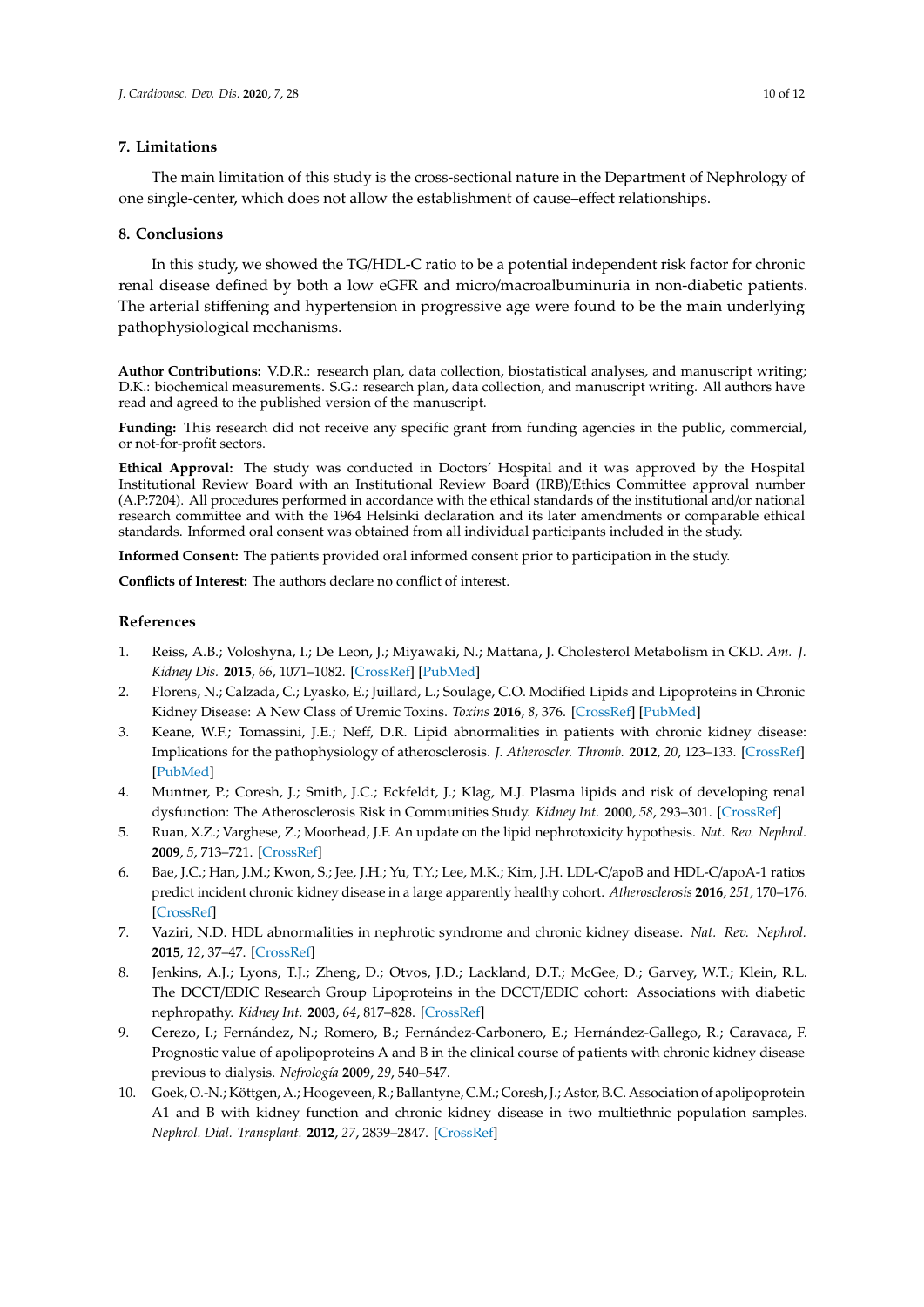- <span id="page-10-0"></span>11. Corsetti, J.P.; Gansevoort, R.T.; Bakker, S.J.; Sparks, C.E.; Vart, P.; Dullaart, R.P. Apolipoprotein B Attenuates Albuminuria-Associated Cardiovascular Disease in Prevention of Renal and Vascular Endstage Disease (PREVEND) Participants. *J. Am. Soc. Nephrol.* **2014**, *25*, 2906–2915. [\[CrossRef\]](http://dx.doi.org/10.1681/ASN.2013121256) [\[PubMed\]](http://www.ncbi.nlm.nih.gov/pubmed/24854276)
- <span id="page-10-1"></span>12. Rahman, M.; Yang, W.; Akkina, S.; Alper, A.; Anderson, A.H.; Appel, L.J.; He, J.; Raj, M.S.; Schelling, J.; Strauss, L.; et al. Relation of Serum Lipids and Lipoproteins with Progression of CKD: The CRIC Study. *Clin. J. Am. Soc. Nephrol.* **2014**, *9*, 1190–1198. [\[CrossRef\]](http://dx.doi.org/10.2215/CJN.09320913) [\[PubMed\]](http://www.ncbi.nlm.nih.gov/pubmed/24832097)
- <span id="page-10-2"></span>13. Hadjadj, S.; Duly-Bouhanick, B.; Bekherraz, A.; Bridoux, F.; Gallois, Y.; Mauco, G.; Ebran, J.; Marre, M. Serum triglycerides are a predictive factor for the development and the progression of renal and retinal complications in patients with type 1 diabetes. *Diabetes Metab.* **2004**, *30*, 43–51. [\[CrossRef\]](http://dx.doi.org/10.1016/S1262-3636(07)70088-5)
- <span id="page-10-3"></span>14. Chawla, V.; Greene, T.; Beck, G.J.; Kusek, J.W.; Collins, A.J.; Sarnak, M.J.; Menon, V. Hyperlipidemia and long-term outcomes in nondiabetic chronic kidney disease. *Clin. J. Am. Soc. Nephrol.* **2010**, *5*, 1582–1587. [\[CrossRef\]](http://dx.doi.org/10.2215/CJN.01450210)
- <span id="page-10-4"></span>15. Lamprea-Montealegre, J.A.; Staplin, N.; Herrington, W.G.; Haynes, R.; Emberson, J.; Baigent, C.; De Boer, I.H.; SHARP Collaborative Group. Apolipoprotein B, Triglyceride-Rich Lipoproteins, and Risk of Cardiovascular Events in Persons with CKD. *Clin. J. Am. Soc. Nephrol.* **2019**, *15*, 47–60. [\[CrossRef\]](http://dx.doi.org/10.2215/CJN.07320619) [\[PubMed\]](http://www.ncbi.nlm.nih.gov/pubmed/31831577)
- <span id="page-10-5"></span>16. World Health Organization. BMI classification. In *Global Database on Body Mass Index: An Interactive Surveillance Tool for Monitoring Nutrition Transition*; World Health Organization: Geneva, Switzerland, 2006.
- <span id="page-10-6"></span>17. World Health Organization. *Waist Circumference and Waist–Hip Ratio: Report of a WHO Expert Consultation*; World Health Organization: Geneva, Switzerland, 2008.
- <span id="page-10-7"></span>18. International Diabetes Federation; Alberti, G.; Zimmet, P.; Shaw, J.; Grundy, S.M. *The IDF Consensus Worldwide Definition of the Metabolic Syndrome*; International Diabetes Federation: Brussels, Belgium, 2006.
- <span id="page-10-8"></span>19. Olsen, M.; Greve, S.; Blicher, M.; Kruger, R.; Sehestedt, T.; Rasmussen, S.; Vishram, J.; Boutouyrie, P.; Laurent, S. OS 14-08 Estimated Carotid-Femoral Pulse Wave Velocity Has Similar Predictive Value as Measured Carotid-Femoral Pulse Wave Velocity. *J. Hypertens.* **2016**, *34*, e214. [\[CrossRef\]](http://dx.doi.org/10.1097/01.hjh.0000500466.31870.0c)
- <span id="page-10-9"></span>20. Reference Values for Arterial Stiffness' Collaboration; The Reference Values for Arterial Stiffness' Collaboration. Determinants of pulse wave velocity in healthy people and in the presence of cardiovascular risk factors: 'establishing normal and reference values'. *Eur. Hear. J.* **2010**, *31*, 2338–2350. [\[CrossRef\]](http://dx.doi.org/10.1093/eurheartj/ehq165)
- <span id="page-10-10"></span>21. Stevens, P.E. Evaluation and Management of Chronic Kidney Disease: Synopsis of the Kidney Disease: Improving Global Outcomes 2012 Clinical Practice Guideline. *Ann. Intern. Med.* **2013**, *158*, 825–830. [\[CrossRef\]](http://dx.doi.org/10.7326/0003-4819-158-11-201306040-00007)
- <span id="page-10-11"></span>22. Chen, Y.-T.; Hsu, H.-J.; Hsu, C.-K.; Lee, C.-C.; Hsu, K.-H.; Sun, C.-Y.; Chen, C.-Y.; Chen, Y.-C.; Yu, Y.-C.; Wu, I.-W. Correlation between spot and 24 h proteinuria: Derivation and validation of equation to estimate daily proteinuria. *PLoS ONE* **2019**, *14*, e0214614. [\[CrossRef\]](http://dx.doi.org/10.1371/journal.pone.0214614)
- <span id="page-10-12"></span>23. Chonchol, M.; Gnahn, H.; Sander, D. Impact of subclinical carotid atherosclerosis on incident chronic kidney disease in the elderly. *Nephrol. Dial. Transplant.* **2008**, *23*, 2593–2598. [\[CrossRef\]](http://dx.doi.org/10.1093/ndt/gfn021)
- <span id="page-10-13"></span>24. Wu, C.-K.; Yang, C.-Y.; Tsai, C.-T.; Chiu, F.-C.; Huang, Y.-T.; Lee, J.-K.; Cheng, C.-L.; Lin, L.-Y.; Lin, J.-W.; Hwang, J.-J.; et al. Association of low glomerular filtration rate and albuminuria with peripheral arterial disease: The National Health and Nutrition Examination Survey, 1999–2004. *Atherosclerosis* **2010**, *209*, 230–234. [\[CrossRef\]](http://dx.doi.org/10.1016/j.atherosclerosis.2009.08.038) [\[PubMed\]](http://www.ncbi.nlm.nih.gov/pubmed/19748618)
- <span id="page-10-14"></span>25. Bajaj, A.; Xie, D.; Cedillo-Couvert, E.; Charleston, J.; Chen, J.; Deo, R.; Feldman, H.I.; Go, A.S.; He, J.; Horwitz, E.; et al. Lipids, Apolipoproteins, and Risk of Atherosclerotic Cardiovascular Disease in Persons With CKD. *Am. J. Kidney Dis.* **2019**, *73*, 827–836. [\[CrossRef\]](http://dx.doi.org/10.1053/j.ajkd.2018.11.010) [\[PubMed\]](http://www.ncbi.nlm.nih.gov/pubmed/30686529)
- <span id="page-10-15"></span>26. Davidson, M.H.; Ballantyne, C.M.; Jacobson, T.A.; Bittner, V.; Braun, L.T.; Brown, A.S.; Brown,W.; Cromwell,W.; Goldberg, R.B.; McKenney, J.M.; et al. Clinical utility of inflammatory markers and advanced lipoprotein testing: Advice from an expert panel of lipid specialists. *J. Clin. Lipidol.* **2011**, *5*, 338–367. [\[CrossRef\]](http://dx.doi.org/10.1016/j.jacl.2011.07.005)
- <span id="page-10-16"></span>27. McQueen, M.J.; Hawken, S.; Wang, X.; Ounpuu, S.; Sniderman, A.; Probstfield, J.; Steyn, K.; Sanderson, J.E.; Hasani, M.; Volkova, E.; et al. Lipids, lipoproteins, and apolipoproteins as risk markers of myocardial infarction in 52 countries (the INTERHEART study): A case-control study. *Lancet* **2008**, *372*, 224–233. [\[CrossRef\]](http://dx.doi.org/10.1016/S0140-6736(08)61076-4)
- <span id="page-10-17"></span>28. Sieber, J.; Lindenmeyer, M.T.; Kampe, K.; Campbell, K.N.; Cohen, C.D.; Hopfer, H.; Mundel, P.; Jehle, A.W. Regulation of podocyte survival and endoplasmic reticulum stress by fatty acids. *Am. J. Physiol. Physiol.* **2010**, *299*, F821–F829. [\[CrossRef\]](http://dx.doi.org/10.1152/ajprenal.00196.2010)